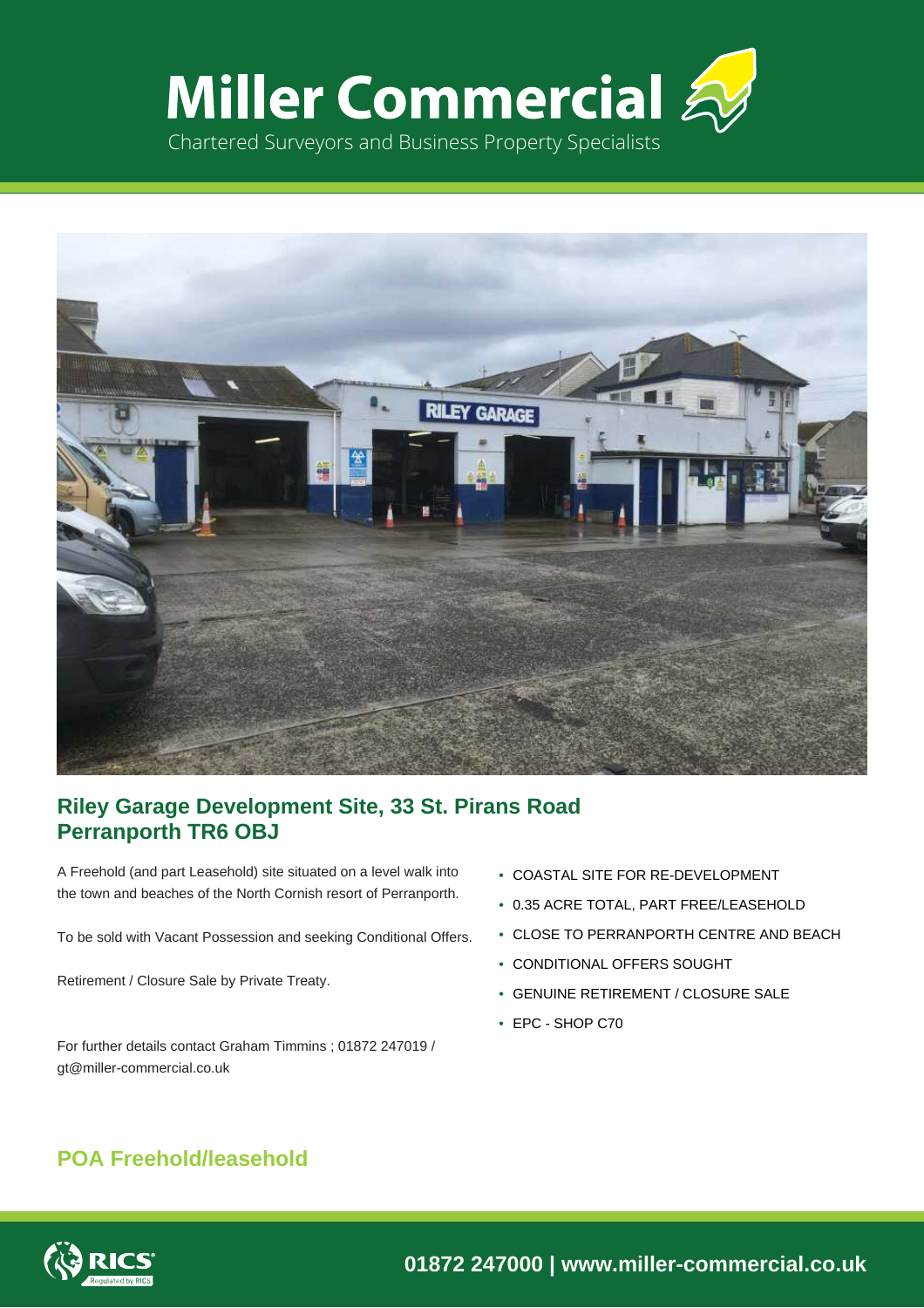





### **SUMMARY**

COASTAL SITE FOR RE-DEVELOPMENT 0.35 ACRE TOTAL, PART FREE/ LEASEHOLD CLOSE TO PERRANPORTH CENTRE AND **BEACH** CONDITIONAL OFFERS SOUGHT GENUINE RETIREMENT / CLOSURE SALE

EPC - SHOP C70

### **LOCATION**

The site is located at the end of the main pedestrian and vehicular thoroughfare through Peranporth and is within walking distance of the towns amenities, national chain (Co Op) shop and to the beach, making this an ideal location for Commercial / Residential use.

Perranporth is a popular location, with a strong emphasis on the tourism industry and leisure activities and has seen significant investment in development in recent years.

### **PROPERTY**

Currently trading as a Garage and Workshop (since 1959 we are advised), the premises and the business is to close permanently in October 2021. The building is single storey and we are advised is detached so is not subject to a Party Wall agreement.

Attached to the garage is a retail shop (with flat over) which is let on a Sub Lease.

The site is to be sold vacant of all equipment and plant and machinery, upon Completion.

## **LAND AREA**

Part Freehold and Leasehold Site Area including part of workshop and shop / flat 0.069 acre

AGENTS NOTE: Miller Commercial for themselves and for the Vendor/s or lessor/s of this property give notice: [a] These particulars are for an intending purchaser or tenant and although they are believed to be correct their accuracy is not guaranteed and any error or misdescriptions shall not annul the sale or be grounds on which compensation may be claimed and neither do they constitute any part of a Contract: [b] No responsibility is taken for expenses incurred should the property be sold, let or withdrawn before inspection: [c] None of the services or appliances, plumbing, heating or electrical installations have been tested by the selling agent.

Miller Commercial is the trading name of Miller Commercial LLP registered in England and Wales under Registration No.OC373087. The Registered Office of Miller Commercial LLP is Mansion House, Princes Street, Truro TR1 2RF. We use the term Partner to refer to a member of Miller Commercial LLP. VAT Registration No.643 4519 39.